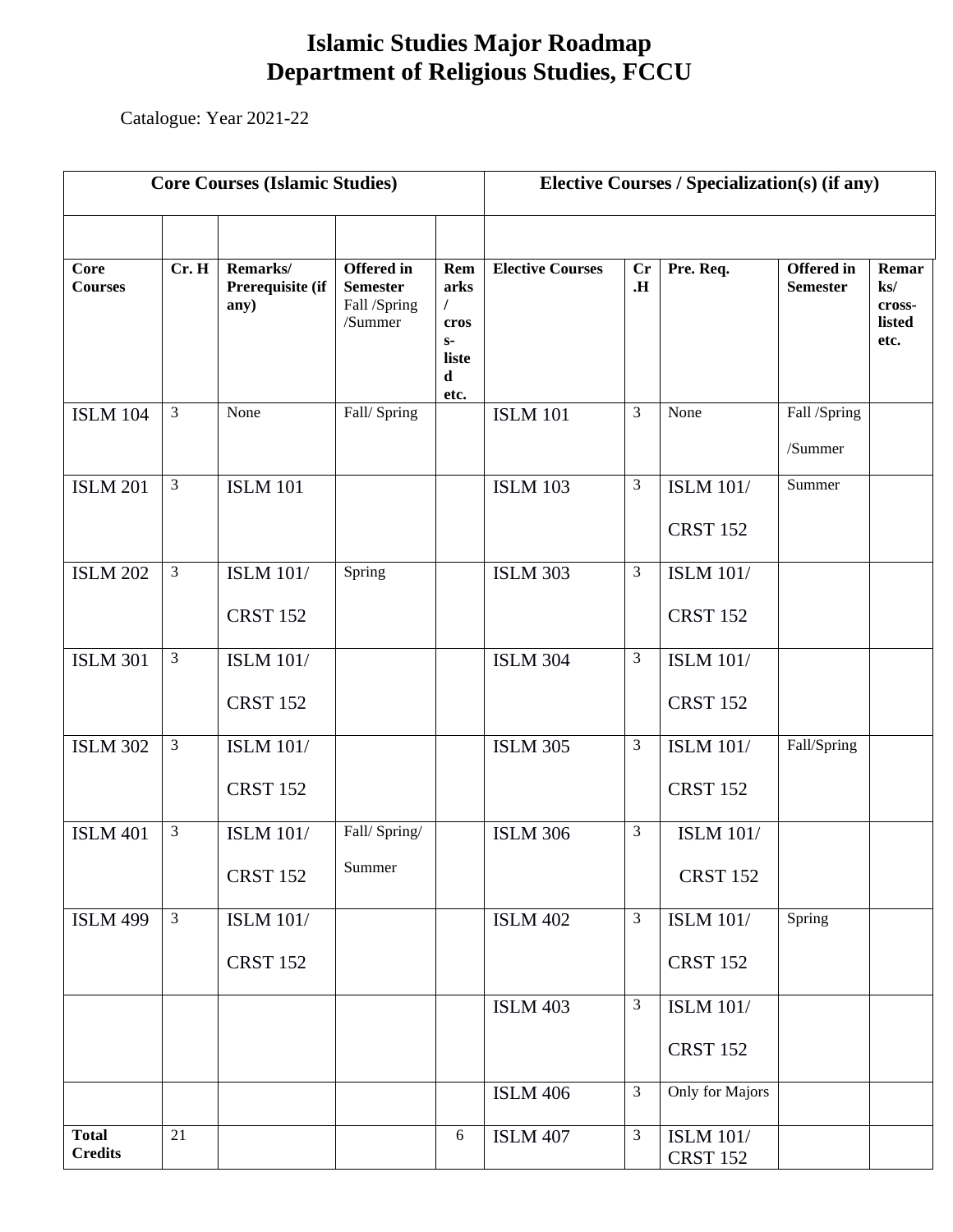| Note:                                              |                      | 15 |  |   |
|----------------------------------------------------|----------------------|----|--|---|
| Requirements of Major:                             |                      |    |  |   |
|                                                    |                      |    |  |   |
| 39 credit hours including ISLM 104, ISLM 201, ISLM |                      |    |  |   |
| 202, ISLM 301, ISLM 302 & ISLM 401, ISLM 499       |                      |    |  |   |
| and any 6 elective courses with minimum CGPA       |                      |    |  |   |
|                                                    |                      |    |  |   |
| 2.00.                                              |                      |    |  |   |
|                                                    |                      |    |  |   |
|                                                    |                      |    |  |   |
| <b>Requirements of Minor:</b>                      |                      |    |  |   |
|                                                    |                      |    |  |   |
| 18 credit hours including ISLM 104, ISLM 202 &     |                      |    |  |   |
| ISLM 401 and any 3 elective courses with minimum   |                      |    |  |   |
|                                                    |                      |    |  |   |
| CGPA 2.00.                                         |                      |    |  |   |
|                                                    | <b>Total Credits</b> |    |  |   |
| Equivalences (if any) Or Transfer Credits:         |                      |    |  | 9 |
|                                                    |                      |    |  |   |
|                                                    |                      |    |  |   |
| Cross Listed/Discipline Courses:                   |                      |    |  |   |
|                                                    |                      |    |  |   |
|                                                    |                      |    |  |   |
|                                                    |                      |    |  |   |
| Courses for Gen. Education: ISLM 101               |                      |    |  |   |
|                                                    |                      |    |  |   |
|                                                    |                      |    |  |   |
|                                                    |                      |    |  |   |
| Courses for non-science students:                  |                      |    |  |   |
|                                                    |                      |    |  |   |
| Any other instructions:                            |                      |    |  |   |
|                                                    |                      |    |  |   |
|                                                    |                      |    |  |   |
|                                                    |                      |    |  |   |
|                                                    |                      |    |  |   |

• Specializations & Career opportunities: \_\_\_\_\_\_\_\_\_\_\_\_\_\_\_\_\_\_\_\_\_\_\_\_\_\_\_\_\_\_\_\_\_\_\_\_\_\_\_\_\_\_\_

## **Road Map for Islamic Studies Major**

| <b>Freshmen</b> year                                                    |               |                       |                                         |                                        |                       |  |
|-------------------------------------------------------------------------|---------------|-----------------------|-----------------------------------------|----------------------------------------|-----------------------|--|
| Fall 2021 $(1st$ Semester)                                              |               |                       | Spring 2022. (2 <sup>nd</sup> Semester) |                                        |                       |  |
| Course                                                                  | <b>Credit</b> | <b>Remarks/Status</b> | <b>Course</b>                           | Credit Hr                              | <b>Remarks/Status</b> |  |
|                                                                         | Hr            |                       |                                         |                                        |                       |  |
| <b>*UNIV100</b>                                                         | 3             |                       | Gen.Edu.Course                          | 3                                      |                       |  |
| <b>*ISLM 101</b>                                                        | 3             |                       | Gen.Edu.Course                          | 3                                      |                       |  |
| <b>*ISLM 104</b>                                                        | 3             |                       | Gen.Edu.Course                          | 3                                      |                       |  |
| Gen.Edu.Course                                                          | 3             |                       | Gen.Edu.Course                          | 3                                      |                       |  |
| Gen.Edu.Course                                                          | 3             |                       | <b>ISLM 102</b>                         | 3                                      |                       |  |
| Sophomore year                                                          |               |                       |                                         |                                        |                       |  |
| Fall 2022(3 <sup>rd</sup> Semester)                                     |               |                       |                                         | Spring 2023 (4 <sup>th</sup> Semester) |                       |  |
| <b>ISLM 202</b>                                                         | 3             |                       | <b>ISLM 301</b>                         | 3                                      |                       |  |
| Any Elective                                                            | 3             |                       | Any Elective                            | 3                                      |                       |  |
| Gen.Edu.Course                                                          | 3             |                       | Gen.Edu.Course                          | 3                                      |                       |  |
| Gen.Edu.Course                                                          | 3/4           |                       | Gen.Edu.Course                          | 3/4                                    |                       |  |
| Gen.Edu.Course                                                          | 3/4           |                       | Gen.Edu.Course                          | 3/4                                    |                       |  |
|                                                                         |               |                       |                                         |                                        |                       |  |
| <b>Junior</b> year                                                      |               |                       |                                         |                                        |                       |  |
| Fall 2023 (5 <sup>th</sup> Semester)<br>Spring $2024$ ( $6th$ Semester) |               |                       |                                         |                                        |                       |  |
| <b>ISLM 302</b>                                                         | 3             |                       | <b>ISLM 401</b>                         |                                        |                       |  |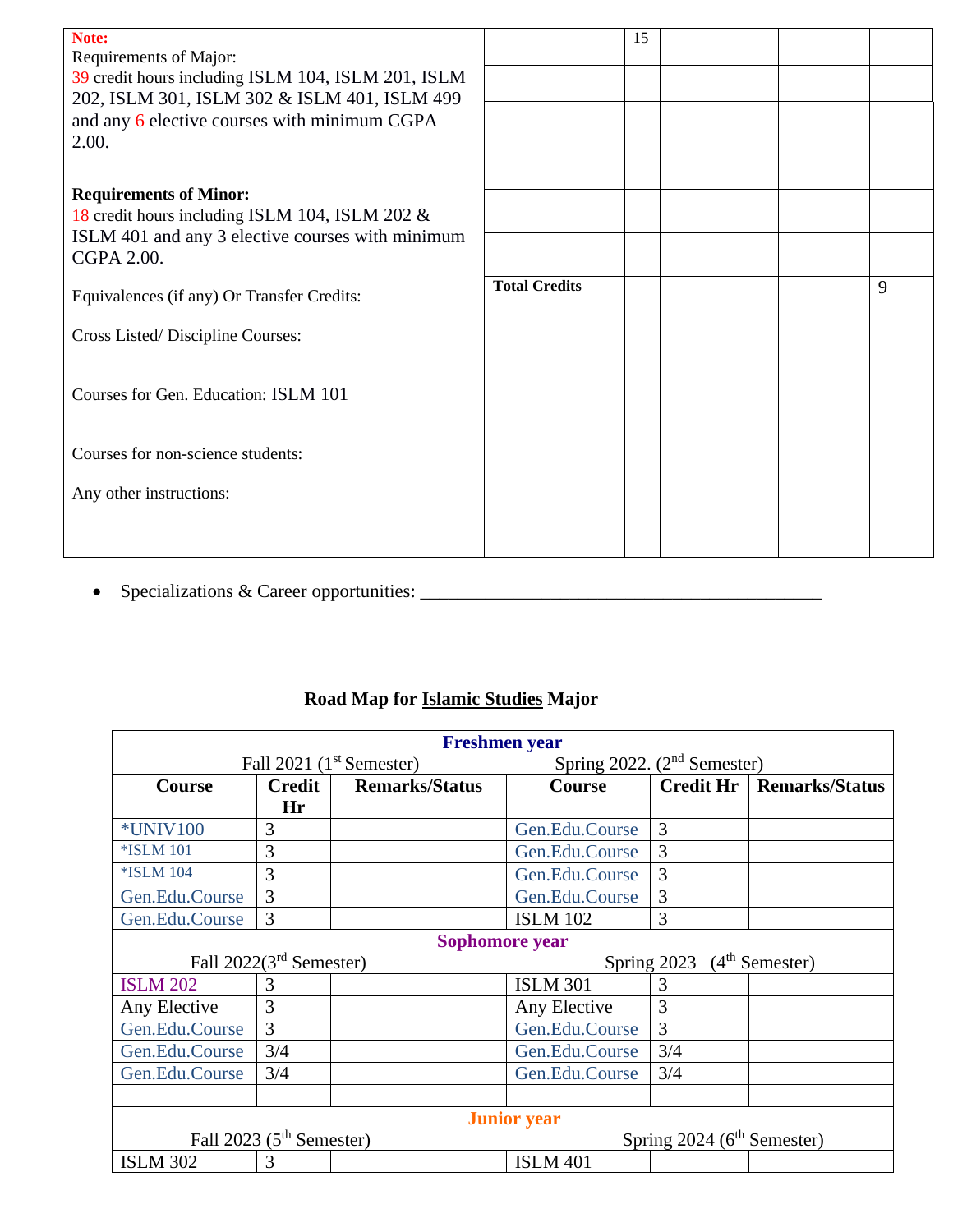| Any Elective          | 3/4                        | <b>ISLM 499</b>    |                             |  |
|-----------------------|----------------------------|--------------------|-----------------------------|--|
| Any Elective          | 3                          | Any Elective       |                             |  |
| Gen.Edu.Course        |                            | Gen.Edu.Course     |                             |  |
| Gen.Edu.Course        |                            | Gen.Edu.Course     |                             |  |
|                       |                            | <b>Senior year</b> |                             |  |
|                       | Fall 2024 $(7th$ Semester) |                    | Spring $2025(8th$ Semester) |  |
|                       |                            |                    |                             |  |
|                       |                            |                    |                             |  |
|                       |                            |                    |                             |  |
|                       |                            |                    |                             |  |
|                       |                            |                    |                             |  |
|                       |                            |                    |                             |  |
| <b>Total Credits:</b> | 130                        |                    |                             |  |

## Key:

-----------------------

| <b>GEN. EDUCATION:</b> | *BLUE         |
|------------------------|---------------|
| CORE COURSE:           | <b>**PURF</b> |
| ELECTIVES:             | $***$ BLA     |

E<br>RPLE ACK / GRAY

| FRESHMEN:  | <b>BLUE</b>        |
|------------|--------------------|
| SOPHOMORE: | <b>PURPLE</b>      |
| JUNIORS:   | <b>LIGHT BROWN</b> |
| SENIOR:    | <b>GREEN</b>       |